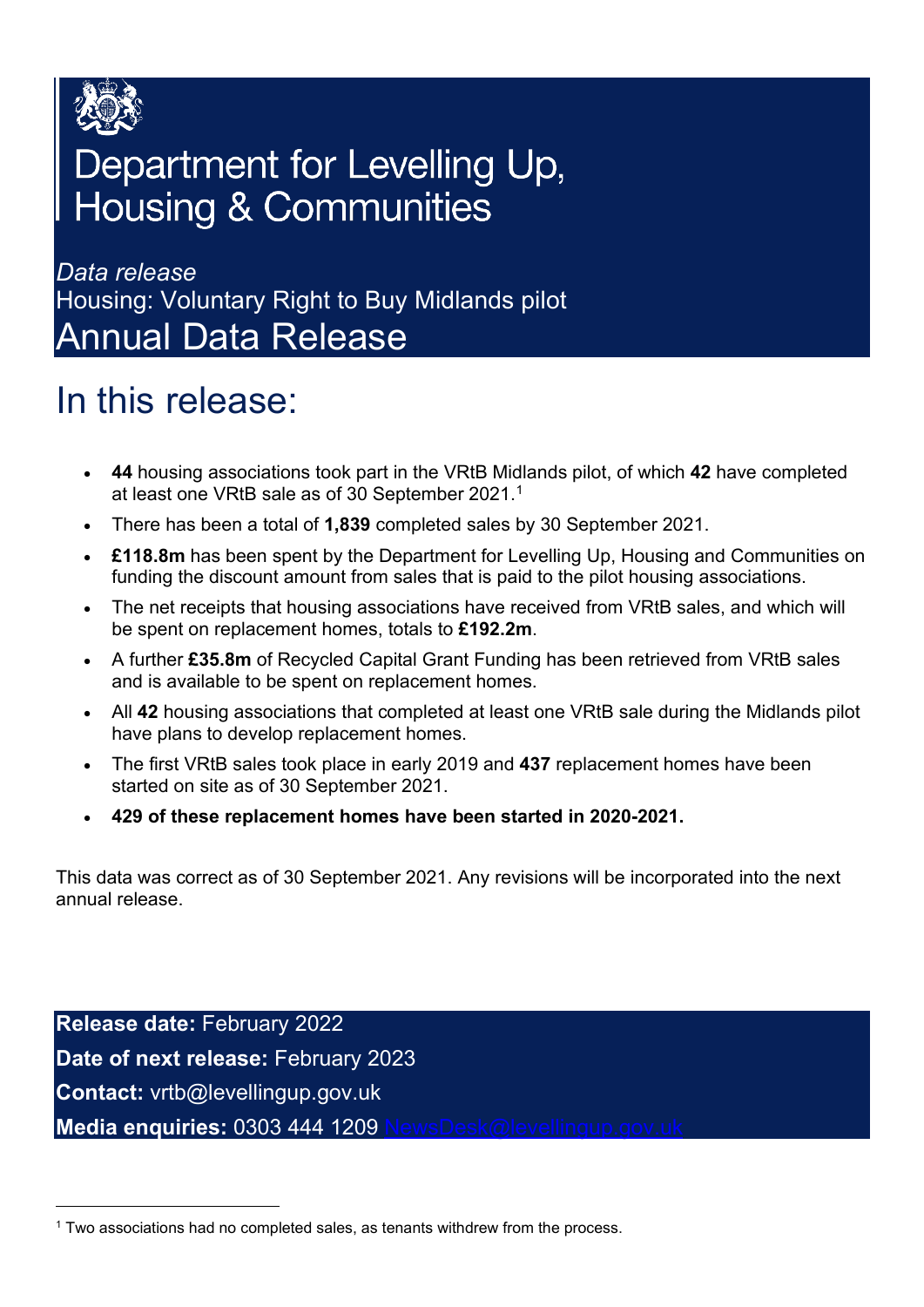# <span id="page-1-0"></span>Table of contents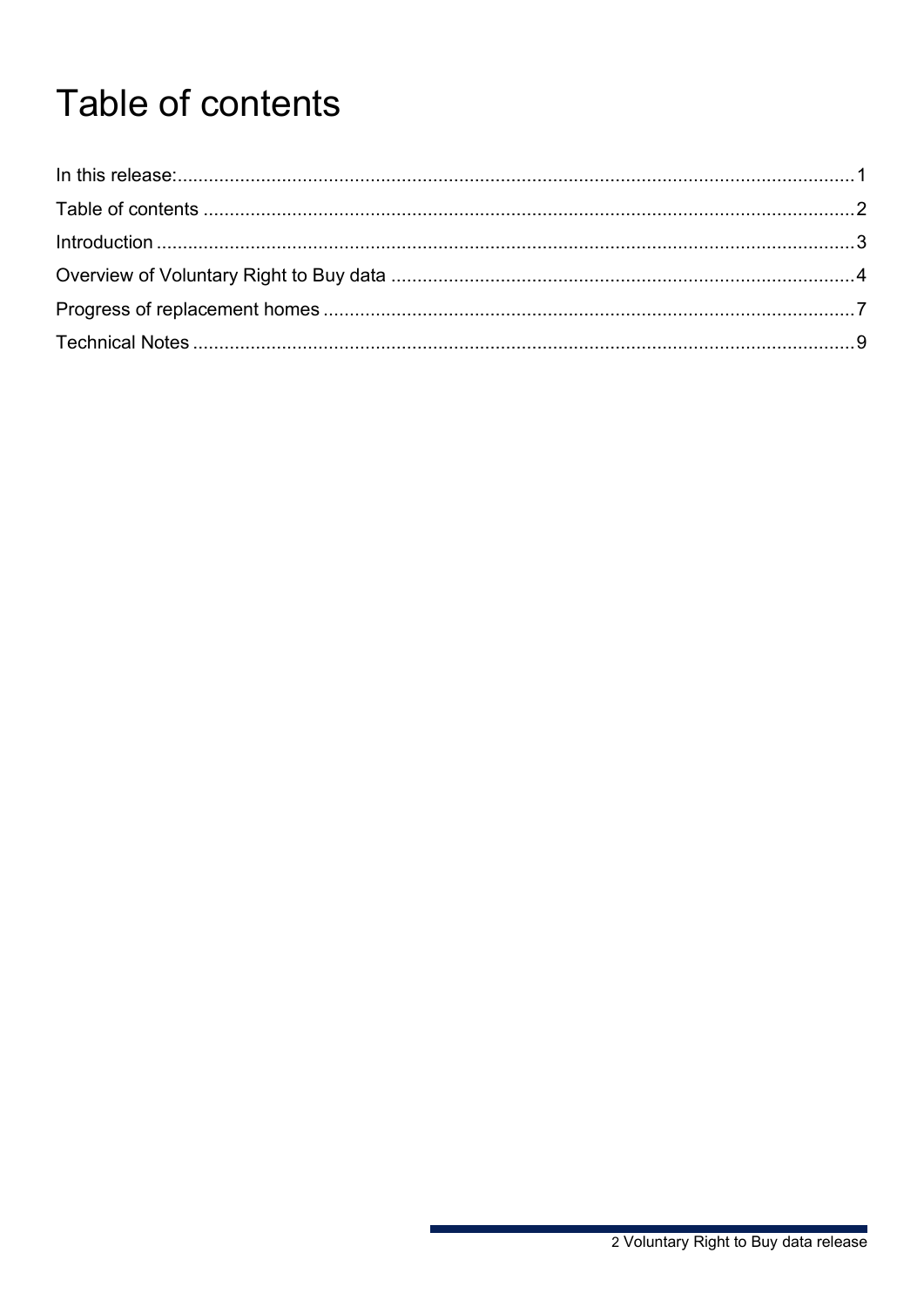### <span id="page-2-0"></span>**Introduction**

The 2015 Government manifesto included a commitment to 'extend the Right to Buy to tenants in Housing Associations to enable more people to buy a home of their own'. In September 2015, the National Housing Federation (NHF), on behalf of its members, put forward a proposal for the Government to extend the Right to Buy to eligible housing association tenants on a voluntary rather than statutory basis. This proposal was accepted by the Government in October 2015.

An initial pilot of the Voluntary Right to Buy (VRtB) ran from 2016 to 2017 with 5 housing associations in England. A further larger regional pilot was confirmed in the Government's 2017 Autumn Budget, which would be opened to participating housing association tenants in the East and West Midlands. The Midlands pilot was launched in August 2018, with 44 housing associations taking part.

6,000 tenants of participating housing associations in the East and West Midlands were given the opportunity to apply to purchase their homes at Right to Buy level discounts (up to a maximum of £80,900). Successful entrants were selected by a ballot system, with a total of 9,146 tenants registering their interest. To be eligible for the scheme, tenants needed to have accrued at least three years of public sector tenancy, and to hold an un-demoted secure tenancy, an assured tenancy, or a Localism Act fixed term tenancy. Housing associations have been fully compensated by the Government for the cost of the discounts.

The Midlands pilot is testing all key aspects of the 2015 voluntary agreement with housing associations, including the portable discount and one for one replacement of homes, under which housing associations said that they would deliver an additional home through new supply nationally for every home sold. Housing associations have the flexibility to make a start on replacement homes within three years for the homes sold under the VRtB. The first sales under the Midlands pilot completed in early 2019.

This Data Release provides management information data on homes sold and replacements started on site under the Voluntary Right to Buy Midlands pilot to 30 September 2021, as well as other pilot data.

The Data Release uses data collected from housing associations using the Department for Levelling Up, Housing and Communities (DLUHC) DELTA system (see technical note). This data has in some cases also been collected by Homes England's Investment Management System (IMS), which has been used for quality assurance purposes.

In May 2018, DLUHC provided detailed guidance to all housing associations participating in the pilot, outlining details on the operation of the scheme and data reporting requirements.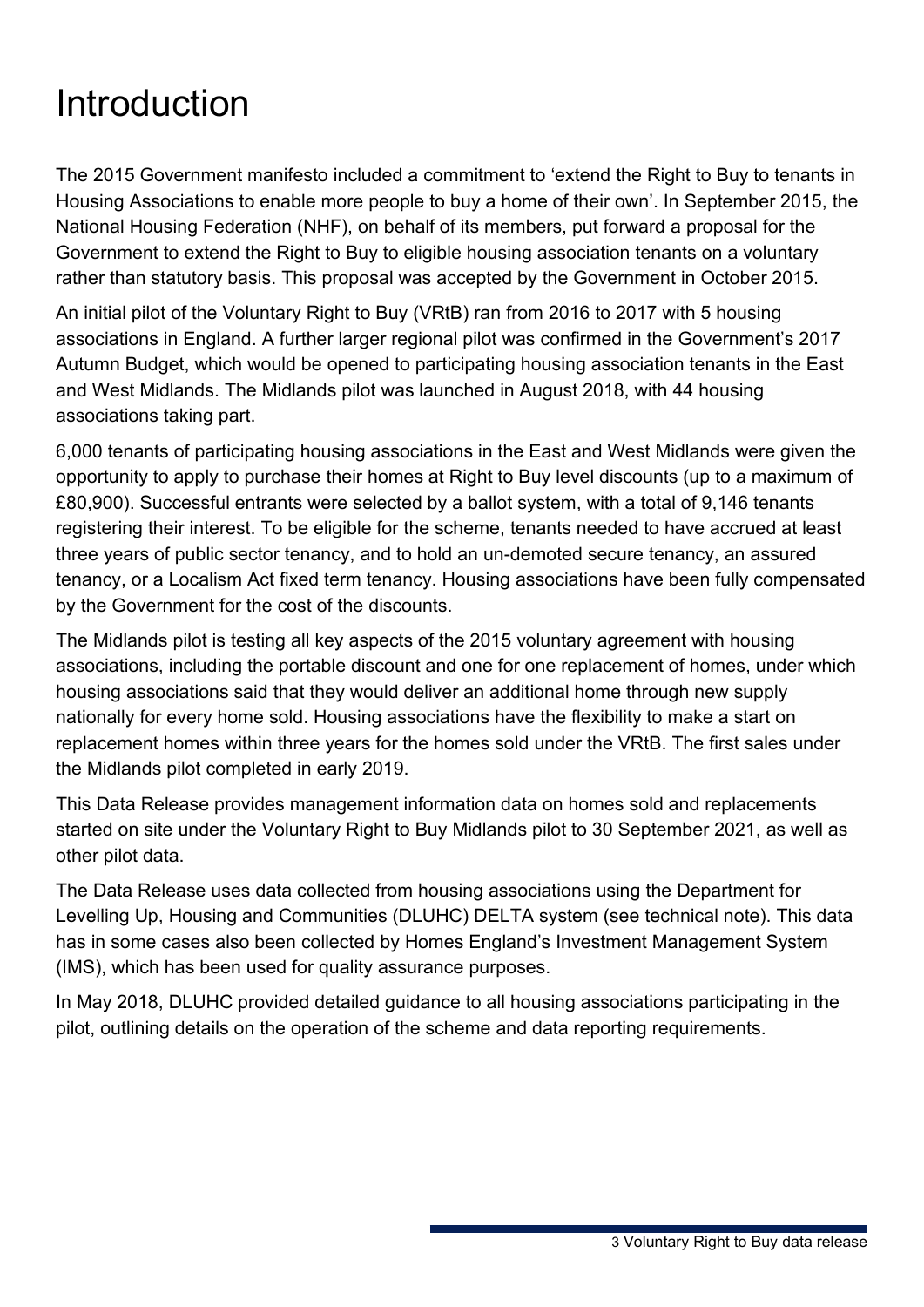## <span id="page-3-0"></span>Overview of Voluntary Right to Buy data

### Details of homes sold

As of 30 September 2021, a total of 1,839 homes have been sold under the Voluntary Right to Buy Midlands pilot, across 42 housing associations. £118.8m has been spent in total by the Department for Levelling Up, Housing and Communities on funding the discount amount from sales that is paid to the pilot housing associations. These discounts were between 35-70% of the value of the home sold, depending on the length of tenancy (up to a maximum of £80,900).

Net receipts for the homes sold, which will be used toward replacement homes properties, total to £192.2m. A further £35.8m of Recycled Capital Grant Funding (RCGF) has been retrieved from VRtB sales and is available to be recycled into replacement homes.

The pilot entered its final phase in 2020-21, resulting in lower sales for the 2020-21 reporting period.

The figures below cover all 1,839 sales concluded during the Midlands Pilot.

#### **Table 1: Details of homes sold**

| <b>Categories</b>     | Oct $18 -$ Sep $201$ | Oct 20 - Sep 21 | <b>Total</b> |
|-----------------------|----------------------|-----------------|--------------|
| Number of sales       | 1,772                | 67              | 1,839        |
| Discount compensation | £114,482,153         | £4,306,855      | £118,789,008 |
| Recycled grant        | £33,952,064          | £1,837,966      | £35,790,031  |
| <b>Net Receipts</b>   | £186,124,202         | £6,096,772      | £192,220,974 |

**<sup>1</sup>** Between October 2018 and September 2020 there have been revisions to financial data which cannot be allocated to specific 12-month periods.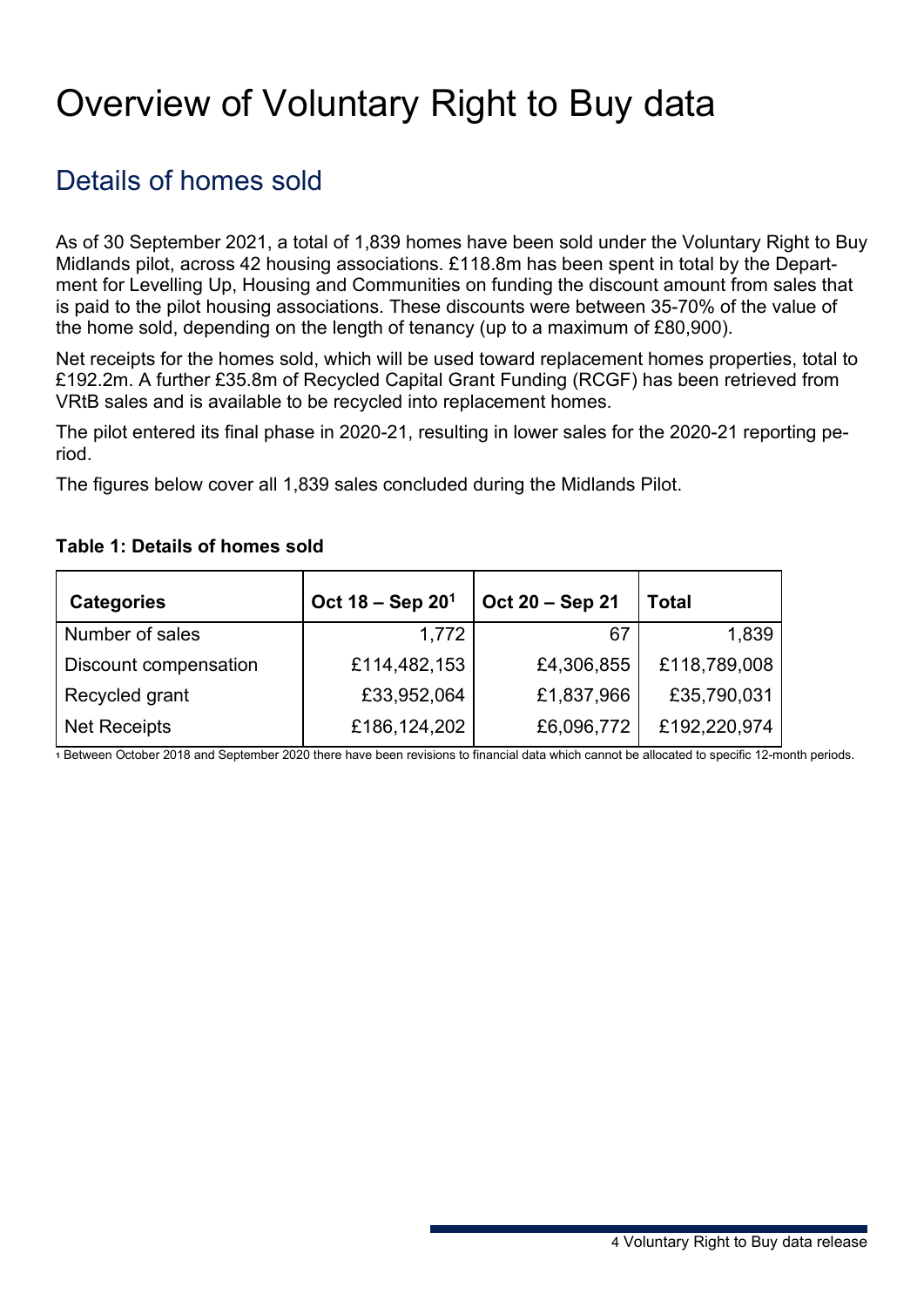#### **Figure 1: Homes sold by ownership category**



1,585 of the homes sold were freehold houses. A further 55 properties were freehold flats, and the remaining 199 properties were leasehold flats. Leasehold houses were excluded from the scheme.



#### **Figure 2: Homes sold by number of bedrooms**

The majority of homes sold were three-bedroom, with 970 sales completed as at 30 September 2021. A further 633 sales were of two-bedroom homes, 111 sales of one-bedroom

homes and 101 sales of four-bedroom homes. Properties with five or more bedrooms accounted for just over one percent of homes sold, with 24 sold in total.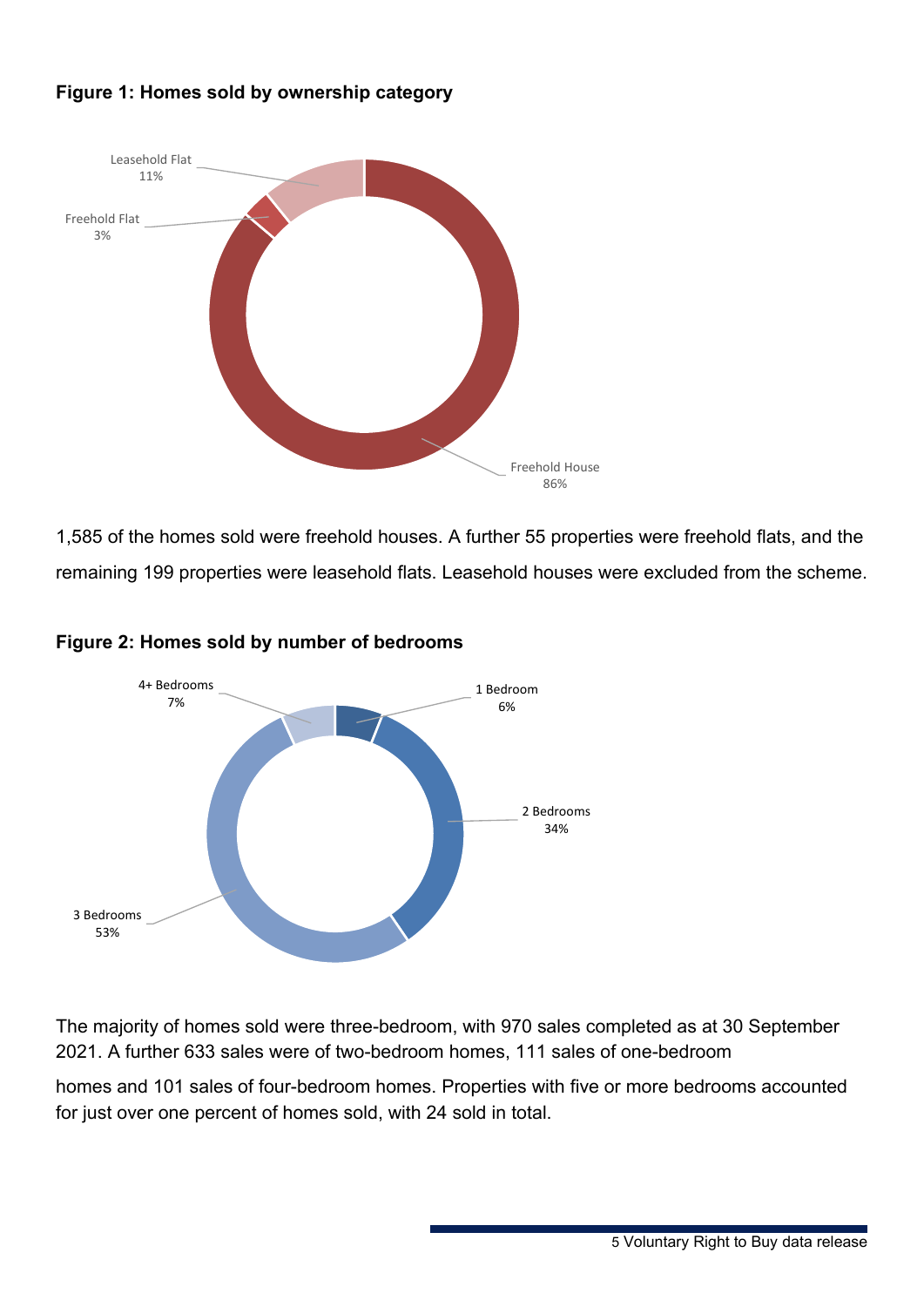#### **Figure 3: Number of homes sold by property type**



Terraced and semi-detached houses accounted for the majority of homes sold, with 871 and 661 sales respectively. Flats and maisonettes accounted for 254 sales, with the remainder of sales comprising of detached houses (42 sales) and bungalows (11 sales).



#### **Figure 4: Number of homes sold by location (county)**

More homes were sold in the West Midlands metropolitan county than any other county, accounting for 38% of all sales. West Midlands metropolitan county is the largest county by population in the Midlands, and incorporates the cities of Birmingham, Coventry and Wolverhampton. It also has the greatest level of Private Registered Provider (PRP) stock compared to the other counties.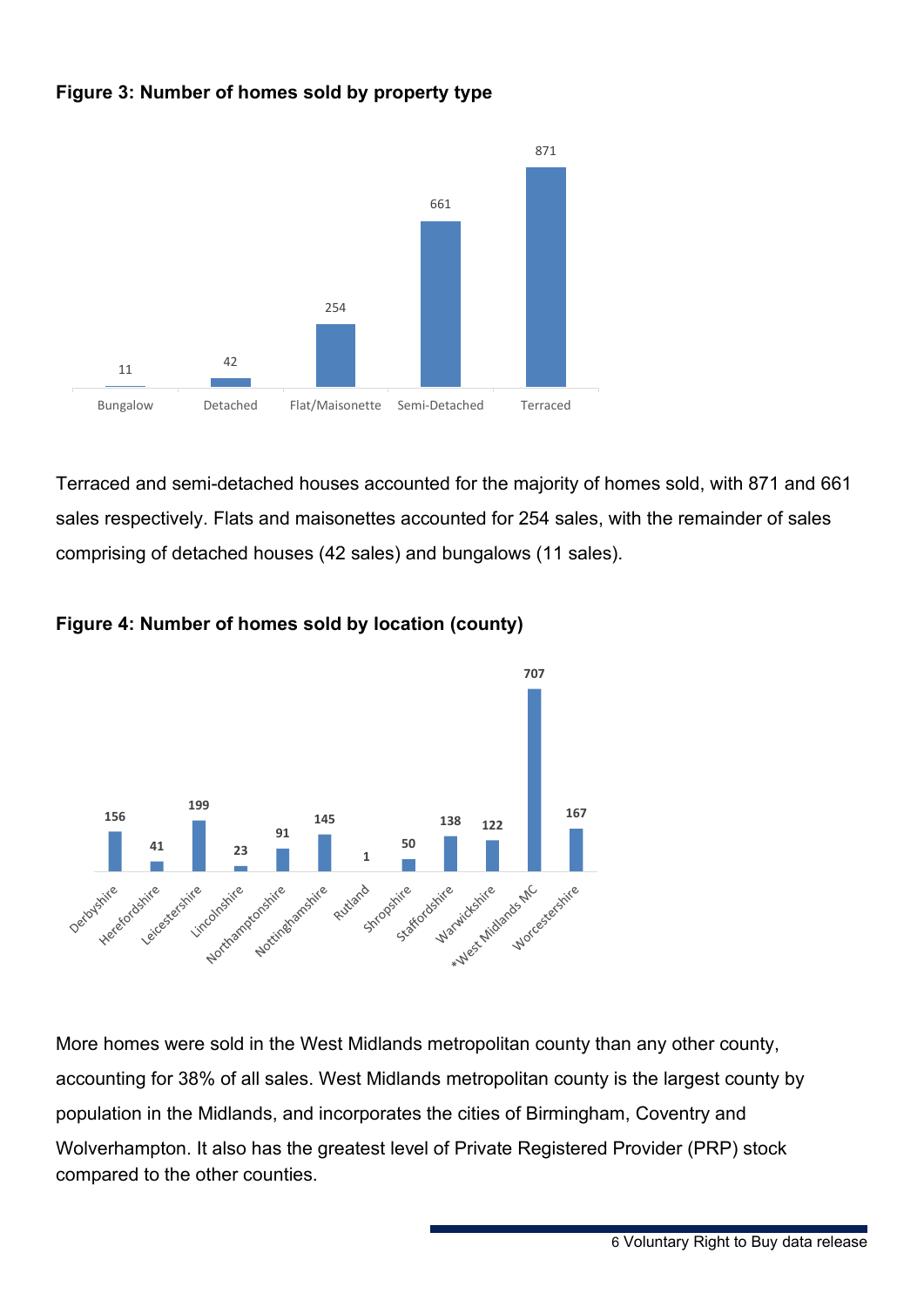#### **Table 2: Number of homes sold compared to Private Registered Provider stock in each county with sales**

| County               | PRP Stock 2020 <sup>1</sup><br>(no. of<br>self-contained<br>units/bed spaces) | Homes sold up to 30<br>September 2021<br>under the Midlands<br>pilot <sup>2</sup> |
|----------------------|-------------------------------------------------------------------------------|-----------------------------------------------------------------------------------|
| Derbyshire           | 33611                                                                         | 156                                                                               |
| Herefordshire        | 11336                                                                         | 41                                                                                |
| Leicestershire       | 27830                                                                         | 199                                                                               |
| Lincolnshire         | 25076                                                                         | 23                                                                                |
| Northamptonshire     | 30270                                                                         | 90                                                                                |
| Nottinghamshire      | 29900                                                                         | 145                                                                               |
| Rutland              | 1834                                                                          | 1                                                                                 |
| Shropshire           | 28559                                                                         | 50                                                                                |
| Staffordshire        | 53872                                                                         | 138                                                                               |
| Warwickshire         | 19086                                                                         | 122                                                                               |
| <b>West Midlands</b> | 123879                                                                        | 707                                                                               |
| Worcestershire       | 35448                                                                         | 167                                                                               |

1 Figures cover the whole of 2020. Not all PRP stock was included in the pilot. They are included for comparative purposes only.

2 Figures cover the totals for the whole pilot.

[Live table 115](https://www.gov.uk/government/statistical-data-sets/live-tables-on-dwelling-stock-including-vacants) provides data on Private Registered Provider stock.

A table providing further information on the location of sales by Local Authority Area is provided alongside this Data Release.

### <span id="page-6-0"></span>Progress of replacement homes

Housing associations are expected to make a start on site for a replacement home in the three years following a Voluntary Right to Buy sale. The first sales under the pilot were completed in early 2019.

41 of the 42 housing associations that have completed Voluntary Right to Buy sales by 30 September 2021 plan to invest their receipts into replacement homes which they will develop themselves. The remaining housing association intends to transfer some or all of their receipts to another association to invest on their behalf.

No housing associations are developing replacement homes through exceptional circumstances provisions. These provisions allow homes to be purchased off-plan from a developer, or for empty properties to be brought back into use in limited circumstances. For exceptional circumstances provisions to be used, a business case must be agreed by DLUHC, where a housing association can demonstrate that they are not able to deliver a replacement home through new supply.

429 replacement properties have been started on site by 12 housing associations in 2020-21.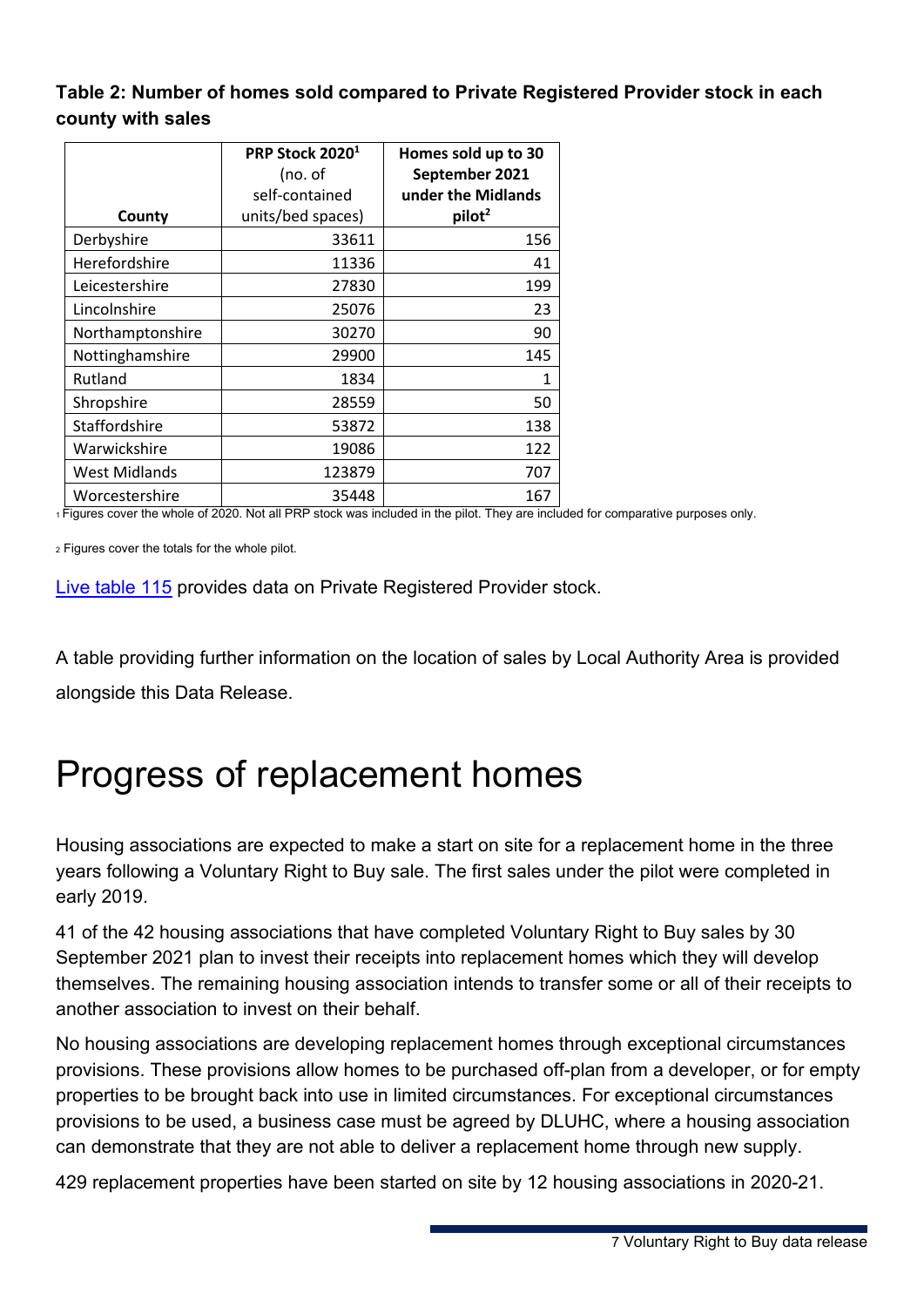### **Table 3: Details of replacement homes**

|                          |                       | Oct 18 - Sep 19 | Oct 19 - Sep 20 | Oct 20 - Sep 21 |
|--------------------------|-----------------------|-----------------|-----------------|-----------------|
| <b>Location (County)</b> | Cambridgeshire        | $\mathbf 0$     | 6               | $\Omega$        |
|                          | Herefordshire         | 0               | $\pmb{0}$       | 127             |
|                          | Nottinghamshire       | 0               | 0               | 9               |
|                          | Shropshire            | 0               | $\mathbf{0}$    | $\overline{2}$  |
|                          | Staffordshire         | 0               | 0               | 102             |
|                          | <b>West Midlands</b>  | 0               | 2               | 136             |
|                          | Worcestershire        | 0               | $\pmb{0}$       | 53              |
|                          | <b>Total</b>          | 0               | 8               | 429             |
|                          |                       |                 |                 |                 |
| <b>Type</b>              | Bungalow              | $\pmb{0}$       | 0               | 11              |
|                          | Flat/Maisonette       | 0               | 6               | 98              |
|                          | Semi-Detached House   | 0               | 1               | 102             |
|                          | <b>Terraced House</b> | $\mathbf 0$     | 1               | 218             |
|                          | <b>Total</b>          | $\mathbf 0$     | 8               | 429             |
|                          |                       |                 |                 |                 |
| <b>Size</b>              | 1 Bedroom             | $\pmb{0}$       | $\pmb{0}$       | 80              |
|                          | 2 Bedrooms            | 0               | 6               | 178             |
|                          | 3 Bedrooms            | 0               | 0               | 146             |
|                          | 4 Bedrooms            | 0               | $\overline{2}$  | 25              |
|                          | 5+ Bedrooms           | 0               | 0               | 0               |
|                          | <b>Total</b>          | $\mathbf 0$     | 8               | 429             |
|                          |                       |                 |                 |                 |
| <b>Rent Level</b>        | Affordable Rent       | $\mathbf 0$     | 6               | 283             |
|                          | Social Rent           | 0               | $\overline{2}$  | 28              |
|                          | Shared Ownership      | 0               | 0               | 111             |
|                          | Other                 | 0               | $\pmb{0}$       | $\overline{7}$  |
|                          | <b>Total</b>          | $\mathbf 0$     | 8               | 429             |
|                          |                       |                 |                 |                 |
| Receipts invested to     |                       |                 |                 |                 |
| date                     | <b>Total</b>          | £0              | £438,127        | £36,705,485     |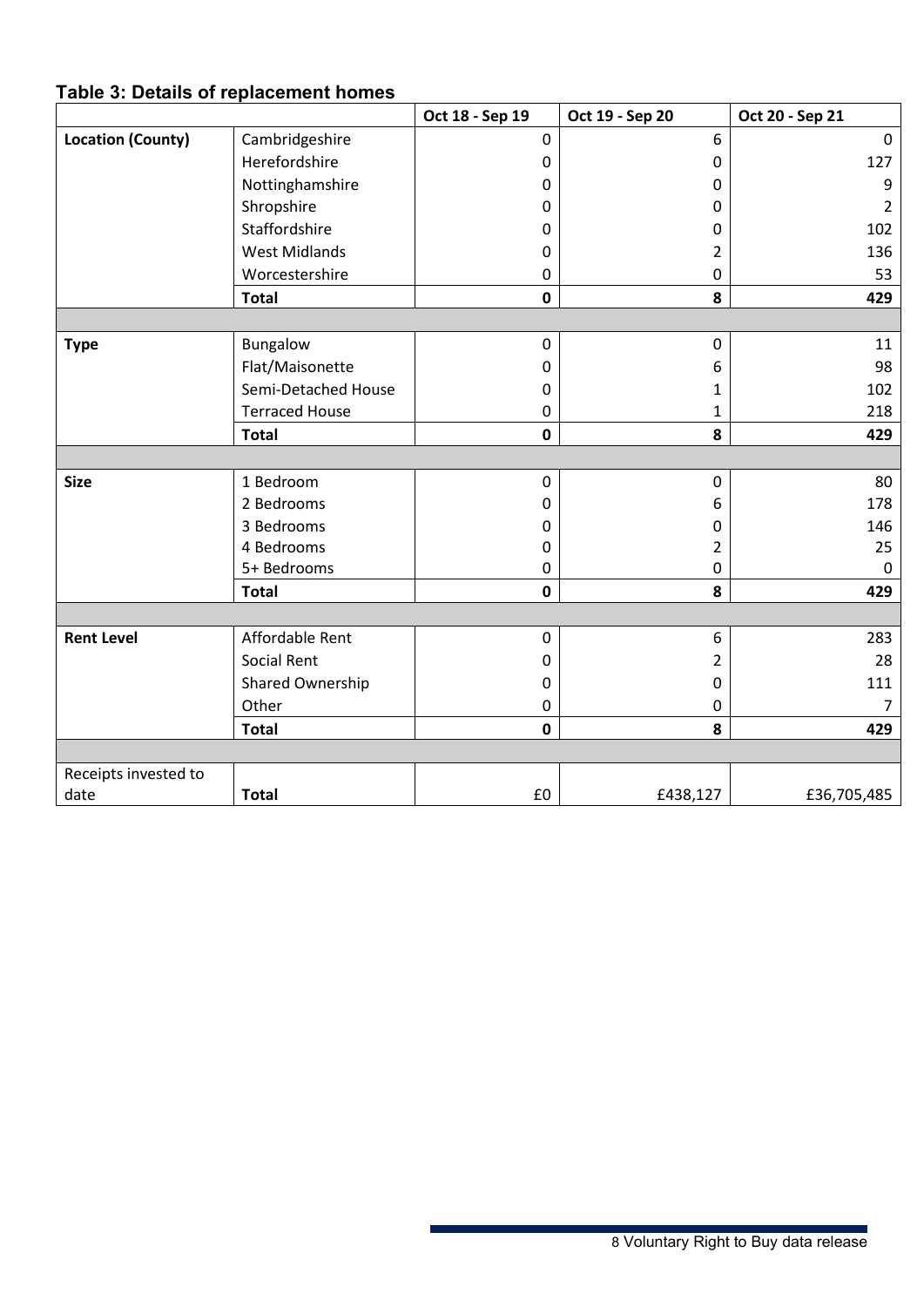### <span id="page-8-0"></span>Technical Notes

Please see the accompanying technical notes document for further details. This can be found at [https://www.gov.uk/government/publications/voluntary-right-to-buy-midlands-pilot-annual-data](https://www.gov.uk/government/publications/voluntary-right-to-buy-midlands-pilot-annual-data-release)[release.](https://www.gov.uk/government/publications/voluntary-right-to-buy-midlands-pilot-annual-data-release)

Information on Official Statistics is available via the UK Statistics Authority website: <https://www.statisticsauthority.gov.uk/>

Information about statistics at DLUHC is available via the Department's website: https://www.gov.uk/government/organisations/department-for-levelling-up-housing-and-communities/about/statistics